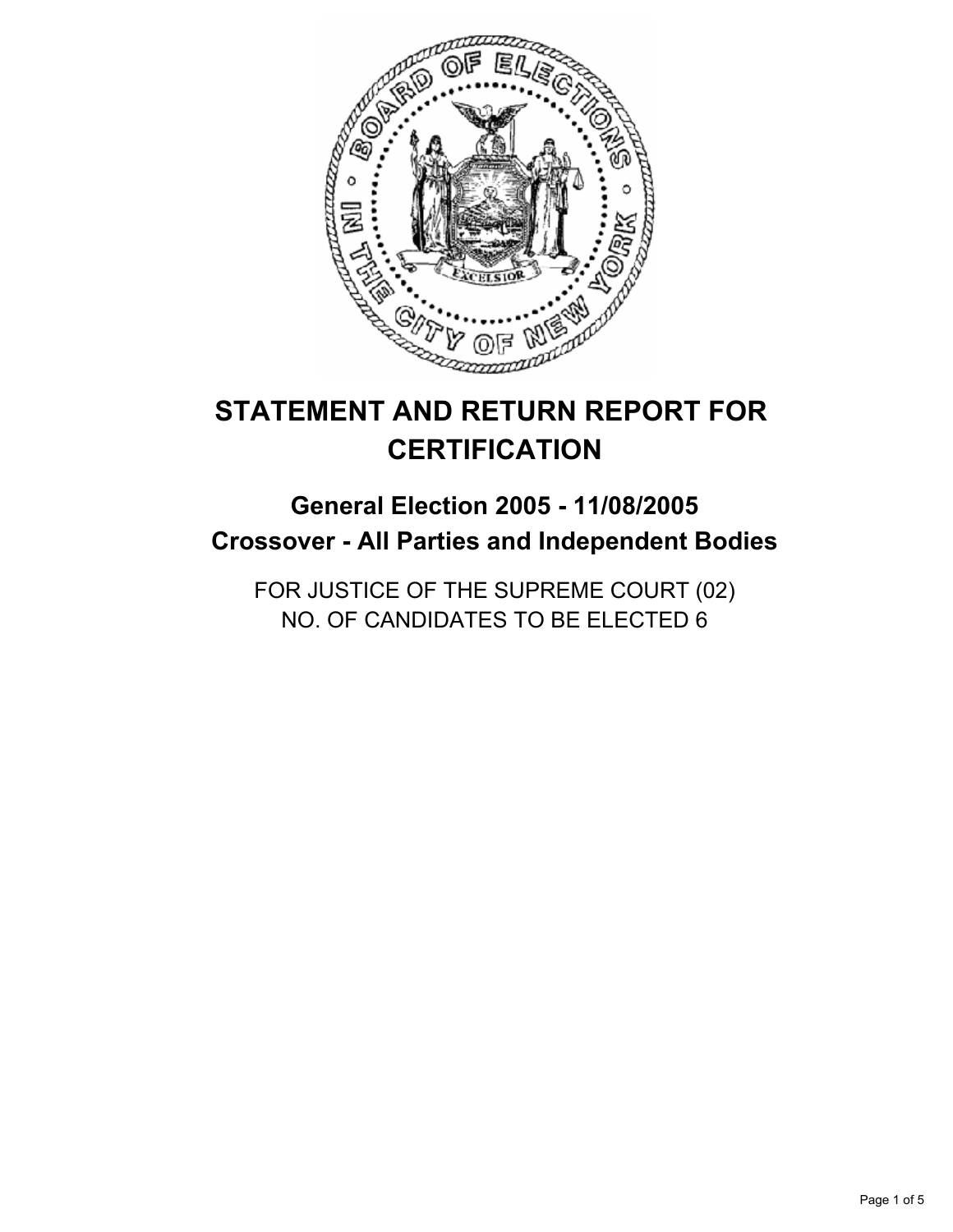

#### **Kings County**

| PUBLIC COUNTER                    | 355,382        |
|-----------------------------------|----------------|
| <b>EMERGENCY</b>                  | 2,177          |
| ABSENTEE/MILITARY                 | 5,876          |
| <b>AFFIDAVIT</b>                  | 4,236          |
| <b>TOTAL BALLOTS</b>              | 367,671        |
| PHILIP J SMALLMAN (REPUBLICAN)    | 50,676         |
| YVONNE LEWIS (DEMOCRATIC)         | 158,188        |
| PHILIP J SMALLMAN (CONSERVATIVE)  | 8,318          |
| REINALDO E RIVERA (REPUBLICAN)    | 46,256         |
| REINALDO E RIVERA (DEMOCRATIC)    | 151,157        |
| REINALDO E RIVERA (CONSERVATIVE)  | 7,794          |
| ESTHER M MORGENSTERN (REPUBLICAN) | 50,226         |
| ESTHER M MORGENSTERN (DEMOCRATIC) | 148,927        |
| RICHARD IZZO (CONSERVATIVE)       | 9,563          |
| DAVID B VAUGHAN (REPUBLICAN)      | 45,009         |
| DAVID B VAUGHAN (DEMOCRATIC)      | 143,886        |
| DAVID B VAUGHAN (CONSERVATIVE)    | 7,649          |
| DONALD S KURTZ (REPUBLICAN)       | 45,460         |
| DONALD S KURTZ (DEMOCRATIC)       | 140,195        |
| ANTHONY J LAMBERTI (CONSERVATIVE) | 9,796          |
| CAROLYN E DEMAREST (REPUBLICAN)   | 43,110         |
| CAROLYN E DEMAREST (DEMOCRATIC)   | 141,204        |
| JOHN J D'EMIC (CONSERVATIVE)      | 8,507          |
| ADELE COHEN (WRITE-IN)            | 1              |
| BERNARD GOETZ (WRITE-IN)          | 1              |
| BRETT WYNKOOP (WRITE-IN)          | 1              |
| DIANA JOHNSON (WRITE-IN)          | $\overline{c}$ |
| DREW AKASON (WRITE-IN)            | 1              |
| ELI YEGER (WRITE-IN)              | 1              |
| ERIC USINGER (WRITE-IN)           | 1              |
| HEATHER BARR (WRITE-IN)           | 1              |
| IAN RANDAL STROCK (WRITE-IN)      | 1              |
| JENNIER LEVY (WRITE-IN)           | 1              |
| JERRY DUNBAR (WRITE-IN)           | 1              |
| JONATHAN TOMINAR (WRITE-IN)       | 1              |
| <b>JOSH RUBIN (WRITE-IN)</b>      | 1              |
| KATHLEEN KESKE (WRITE-IN)         | 1              |
| MARK HURWITZ (WRITE-IN)           | 1              |
| MAWULEKUMI TOKPONWEX (WRITE-IN)   | 1              |
| NEAL ROSENSTEIN (WRITE-IN)        | 1              |
| NINA GOSS (WRITE-IN)              | 1              |
| PAUL SCHWALB (WRITE-IN)           | 1              |
| RALPH E. HULUCKI (WRITE-IN)       | 1              |
| SABINE ROSENSTEIN (WRITE-IN)      | 1              |
| SARA NOBLE (WRITE-IN)             | 1              |
| SYBIL FRIEDMAN (WRITE-IN)         | 1              |
| YAAKOV BINNENSTOCK (WRITE-IN)     | 1              |
| <b>TOTAL VOTES</b>                | 1,215,946      |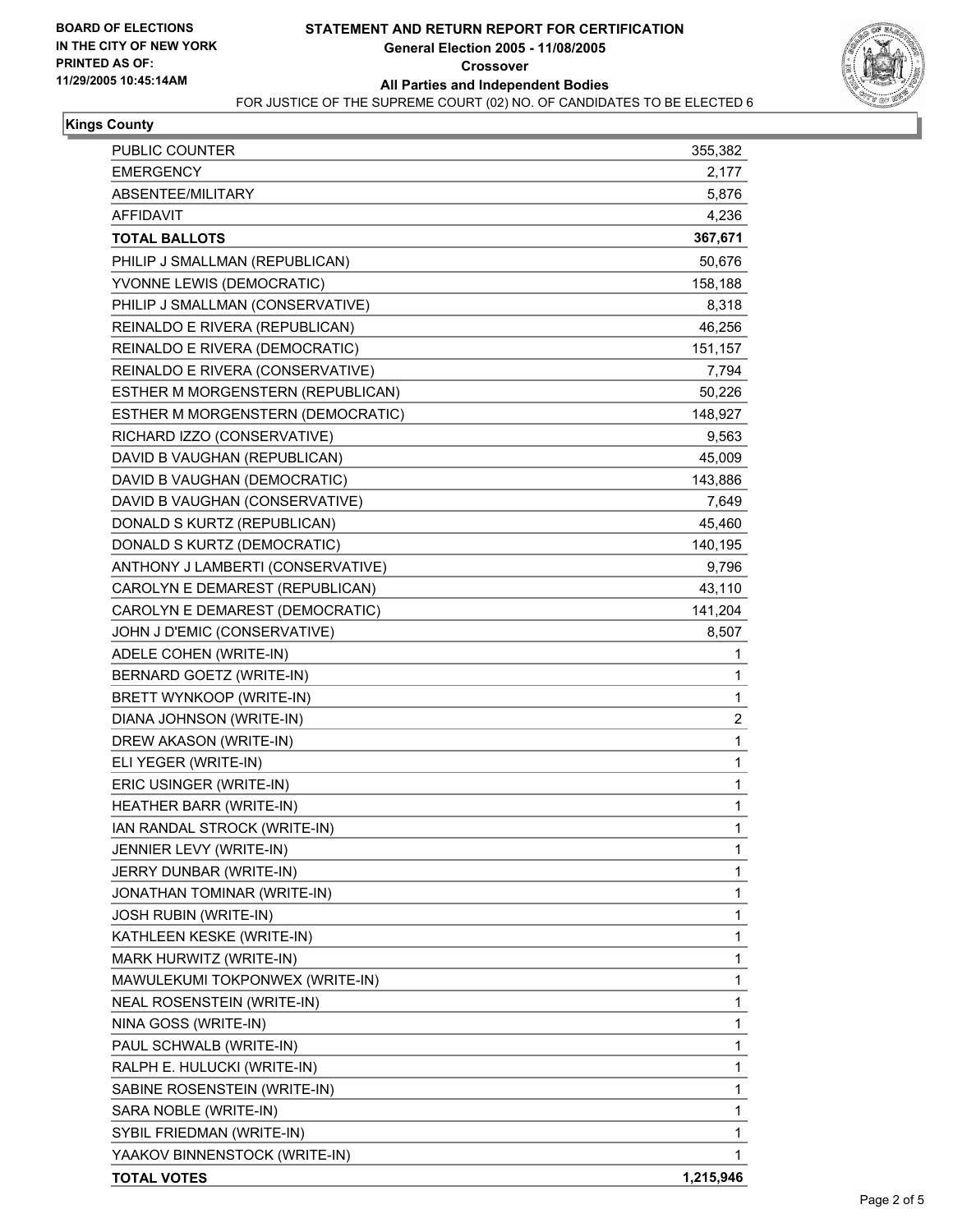

#### **Kings County**

| <b>UNRECORDED</b>      | 990,080 |
|------------------------|---------|
| <b>Richmond County</b> |         |
| <b>PUBLIC COUNTER</b>  | 86,364  |
| <b>EMERGENCY</b>       | 60      |
| ABSENTEE/MILITARY      | 2,390   |
| AFFIDAVIT              | 938     |

| AFFIDAVII                         | ษงช     |
|-----------------------------------|---------|
| <b>TOTAL BALLOTS</b>              | 89,752  |
| PHILIP J SMALLMAN (REPUBLICAN)    | 30,490  |
| YVONNE LEWIS (DEMOCRATIC)         | 24,844  |
| PHILIP J SMALLMAN (CONSERVATIVE)  | 5,484   |
| REINALDO E RIVERA (REPUBLICAN)    | 29,249  |
| REINALDO E RIVERA (DEMOCRATIC)    | 24,557  |
| REINALDO E RIVERA (CONSERVATIVE)  | 5,352   |
| ESTHER M MORGENSTERN (REPUBLICAN) | 29,348  |
| ESTHER M MORGENSTERN (DEMOCRATIC) | 24,299  |
| RICHARD IZZO (CONSERVATIVE)       | 7,361   |
| DAVID B VAUGHAN (REPUBLICAN)      | 29,332  |
| DAVID B VAUGHAN (DEMOCRATIC)      | 24,003  |
| DAVID B VAUGHAN (CONSERVATIVE)    | 5,509   |
| DONALD S KURTZ (REPUBLICAN)       | 28,245  |
| DONALD S KURTZ (DEMOCRATIC)       | 23,479  |
| ANTHONY J LAMBERTI (CONSERVATIVE) | 8,028   |
| CAROLYN E DEMAREST (REPUBLICAN)   | 29,047  |
| CAROLYN E DEMAREST (DEMOCRATIC)   | 23,661  |
| JOHN J D'EMIC (CONSERVATIVE)      | 5,991   |
| ABRAHAM SHAPIRO (WRITE-IN)        | 1       |
| AMANDA AGNER (WRITE-IN)           | 1       |
| ANNE TAYLOR (WRITE-IN)            | 1       |
| CLUR SETI (WRITE-IN)              | 1       |
| DAN CURB (WRITE-IN)               | 1       |
| ED JOSEY (WRITE-IN)               | 1       |
| ERIC VITALIANO (WRITE-IN)         | 1       |
| <b>GEORGE WILSON (WRITE-IN)</b>   | 1       |
| JAY GOLDBERG (WRITE-IN)           | 1       |
| KATHY HOLLINGS (WRITE-IN)         | 1       |
| MATTHEW GUNDIN (WRITE-IN)         | 1       |
| OTHA SPRUILL (WRITE-IN)           | 1       |
| PATRICK DUNVAN (WRITE-IN)         |         |
| PLATS GUNE (WRITE-IN)             | 1       |
| RON KUBY (WRITE-IN)               | 1       |
| STEPHEN PICHLER (WRITE-IN)        | 1       |
| SYLVIA ANCRUM (WRITE-IN)          | 1       |
| <b>TOTAL VOTES</b>                | 358,296 |
| <b>UNRECORDED</b>                 | 180,216 |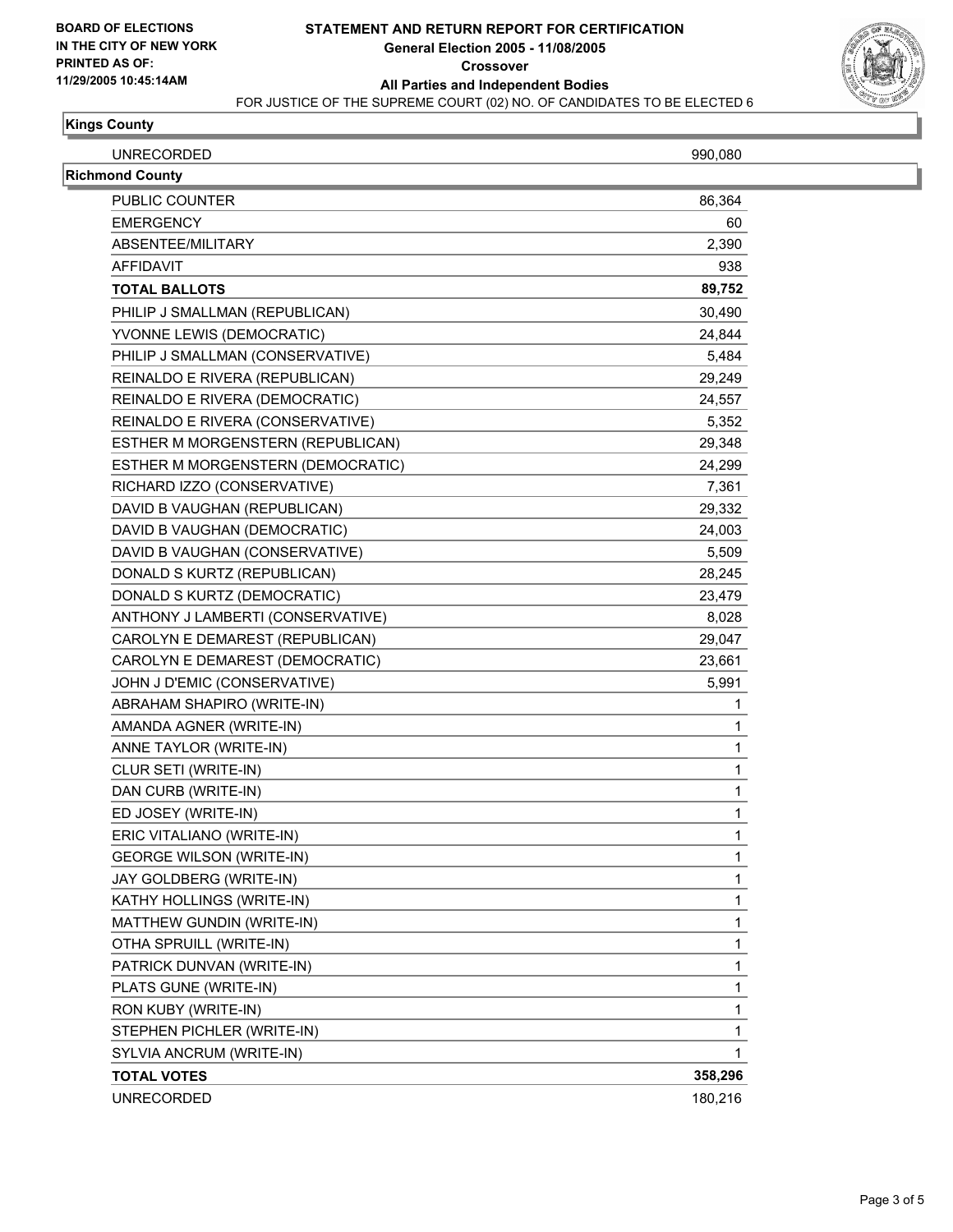

## **TOTAL FOR JUSTICE OF THE SUPREME COURT (02)**

| PUBLIC COUNTER                    | 441,746        |
|-----------------------------------|----------------|
| <b>EMERGENCY</b>                  | 2,237          |
| ABSENTEE/MILITARY                 | 8,266          |
| <b>AFFIDAVIT</b>                  | 5,174          |
| <b>TOTAL BALLOTS</b>              | 457,423        |
| PHILIP J SMALLMAN (REPUBLICAN)    | 81,166         |
| YVONNE LEWIS (DEMOCRATIC)         | 183,032        |
| PHILIP J SMALLMAN (CONSERVATIVE)  | 13,802         |
| REINALDO E RIVERA (REPUBLICAN)    | 75,505         |
| REINALDO E RIVERA (DEMOCRATIC)    | 175,714        |
| REINALDO E RIVERA (CONSERVATIVE)  | 13,146         |
| ESTHER M MORGENSTERN (REPUBLICAN) | 79,574         |
| ESTHER M MORGENSTERN (DEMOCRATIC) | 173,226        |
| RICHARD IZZO (CONSERVATIVE)       | 16,924         |
| DAVID B VAUGHAN (REPUBLICAN)      | 74,341         |
| DAVID B VAUGHAN (DEMOCRATIC)      | 167,889        |
| DAVID B VAUGHAN (CONSERVATIVE)    | 13,158         |
| DONALD S KURTZ (REPUBLICAN)       | 73,705         |
| DONALD S KURTZ (DEMOCRATIC)       | 163,674        |
| ANTHONY J LAMBERTI (CONSERVATIVE) | 17,824         |
| CAROLYN E DEMAREST (REPUBLICAN)   | 72,157         |
| CAROLYN E DEMAREST (DEMOCRATIC)   | 164,865        |
| JOHN J D'EMIC (CONSERVATIVE)      | 14,498         |
| ABRAHAM SHAPIRO (WRITE-IN)        | 1              |
| ADELE COHEN (WRITE-IN)            | 1              |
| AMANDA AGNER (WRITE-IN)           | $\mathbf 1$    |
| ANNE TAYLOR (WRITE-IN)            | 1              |
| BERNARD GOETZ (WRITE-IN)          | $\mathbf 1$    |
| BRETT WYNKOOP (WRITE-IN)          | $\mathbf 1$    |
| CLUR SETI (WRITE-IN)              | $\mathbf 1$    |
| DAN CURB (WRITE-IN)               | 1              |
| DIANA JOHNSON (WRITE-IN)          | $\overline{2}$ |
| DREW AKASON (WRITE-IN)            | 1              |
| ED JOSEY (WRITE-IN)               | 1              |
| ELI YEGER (WRITE-IN)              | 1              |
| ERIC USINGER (WRITE-IN)           | 1              |
| ERIC VITALIANO (WRITE-IN)         | 1              |
| <b>GEORGE WILSON (WRITE-IN)</b>   | 1              |
| HEATHER BARR (WRITE-IN)           | 1              |
| IAN RANDAL STROCK (WRITE-IN)      | 1              |
| JAY GOLDBERG (WRITE-IN)           | 1              |
| JENNIER LEVY (WRITE-IN)           | 1              |
| JERRY DUNBAR (WRITE-IN)           | 1              |
| JONATHAN TOMINAR (WRITE-IN)       | 1              |
| <b>JOSH RUBIN (WRITE-IN)</b>      | 1              |
| KATHLEEN KESKE (WRITE-IN)         | 1              |
| KATHY HOLLINGS (WRITE-IN)         | 1              |
| MARK HURWITZ (WRITE-IN)           | 1              |